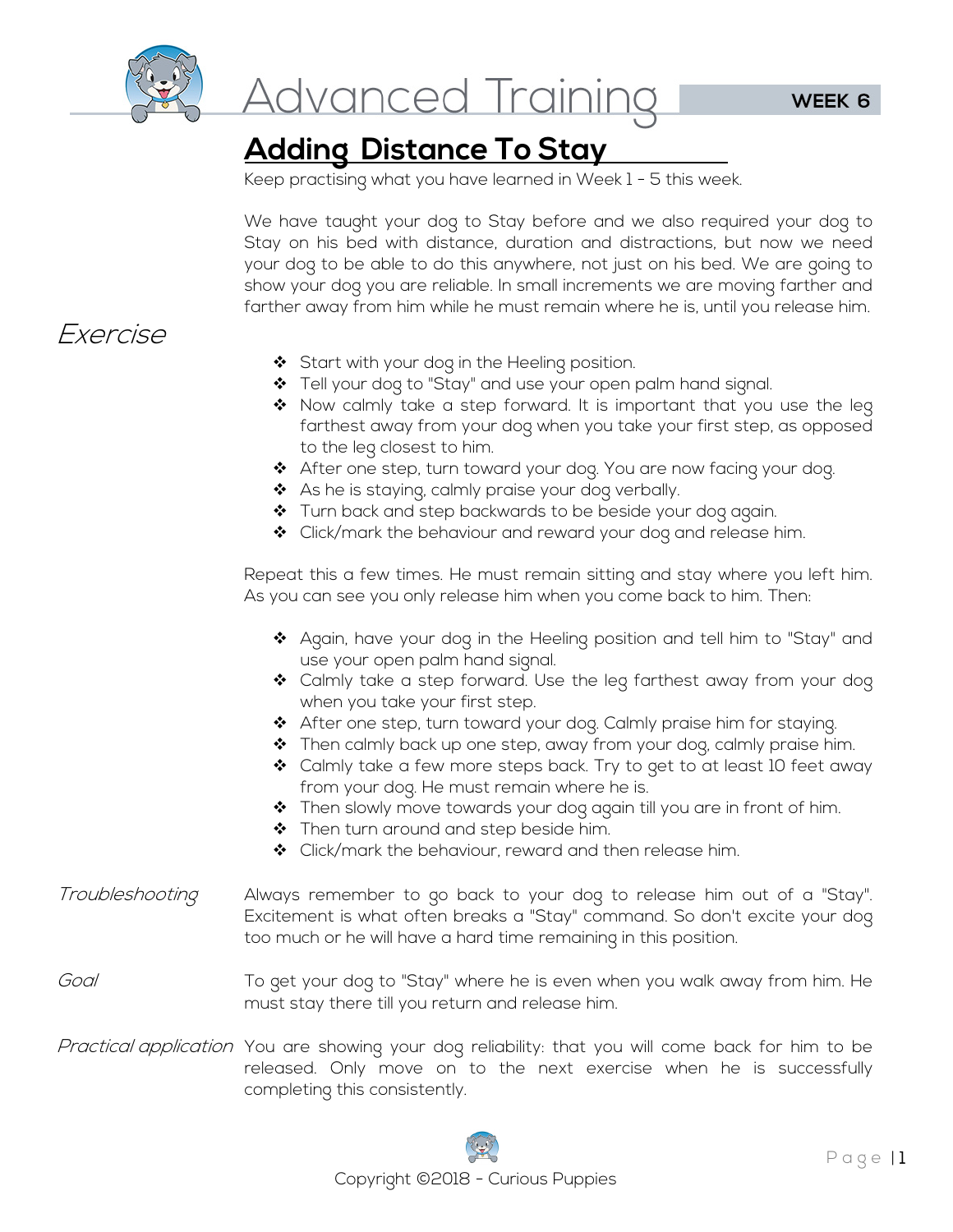

# **Adding Duration, Distance & Distractions To Stay**

Now that your dog is successfully and consistently staying on the same spot when you walk away from him as learned in the previous exercise, we are going to add duration and distractions for this final exercise. After this exercise your dog should be able to remain in the "Stay" position while you leave the room and no matter the distractions, remain where he is, till you release him.

## Exercise

- Start with your dog in the Heeling position.
- \* Have a toy or tennis ball in your hand.
- ❖ Tell your dog to "Stay" and use your open palm hand signal.
- Now calmly take a step forward. It is important that you use the leg farthest away from your dog when you take your first step, as opposed to the leg closest to him.
- \* After one step, turn toward your dog. You are now facing your dog.
- ◆ As he is staying, calmly praise your dog verbally.
- Slowly take a few steps back, away from your dog.
- ❖ Calmly bounce the ball or use a squeaky toy.
- \* As your dog is staying, start walking around him while bouncing the ball or squeaking the toy. He can look at you and follow you with his head, but he MUST remain where he is.
- ◆ You can even throw some toys around him trying to distract him.
- Step back beside your dog.
- ◆ Click/mark the behaviour and reward him and then release him.

Always remember to go back to your dog to release him out of a "Stay". Over time you should be able to freely walk around your dog, bouncing a ball at least 10 feet away for a few minutes. If your dog is up for it, you can increase the difficulty even more by leaving the room, so you are out of sight for a few seconds and then come back to your dog and releasing him.

Troubleshooting Make sure you always praise your dog - even during the exercise as he is staying on the same spot. Have patience; don't excite your dog too much in the beginning. You can increase the difficulty by goofing off a bit and see if he can still "Stay" where he is.

#### Goal To have your dog "Stay" where he is, for however long and no matter what distractions happen around him, till you go back to him and release him.

Practical application Hurray! Your dog can now "Stay" somewhere for a while, so you can do something while he remains where he is. Don't push the duration too long, or he will release himself and disobey you. Always go back to him to release him.